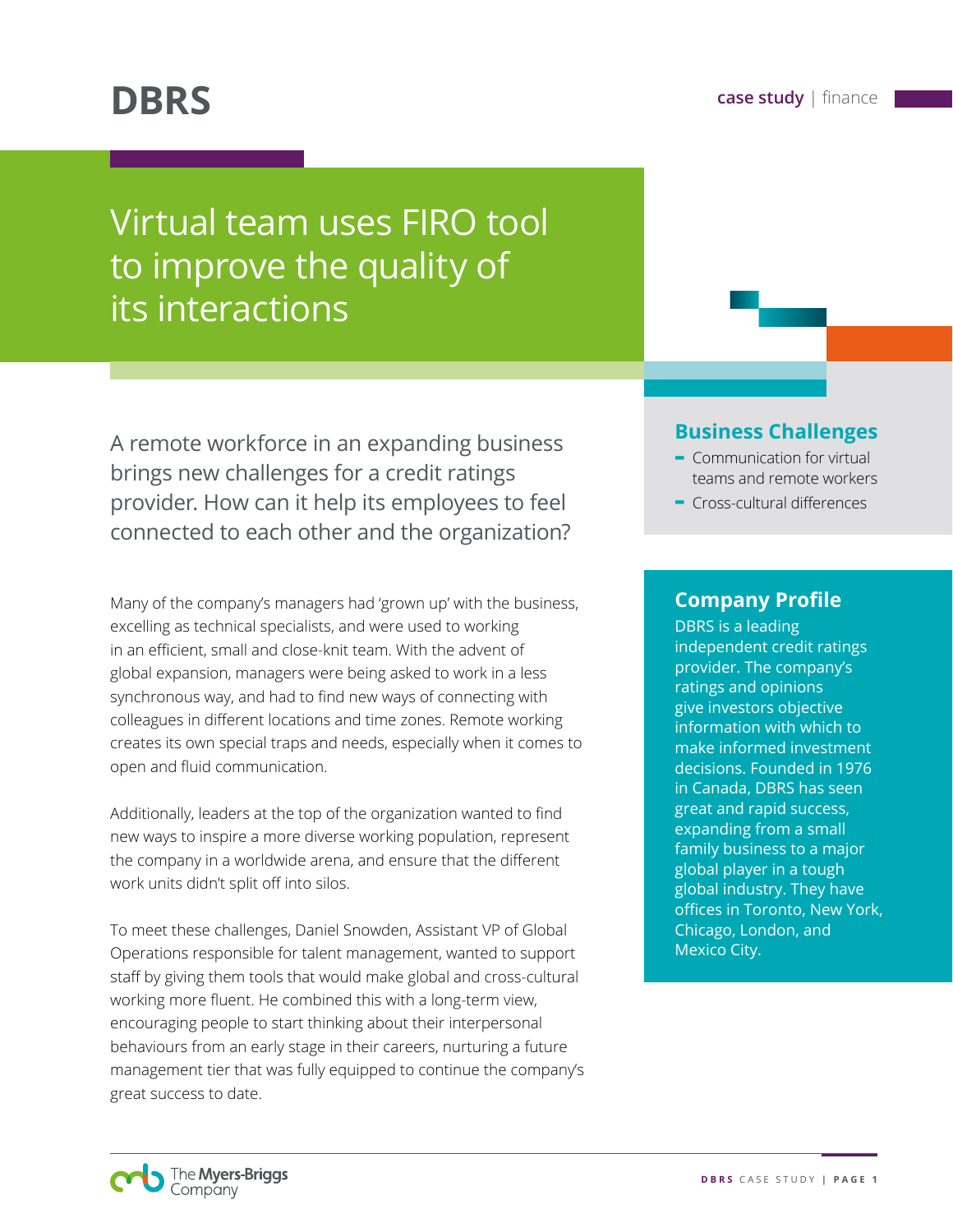### **Solution**

The FIRO® instrument was the tool of choice when creating a solution. Having used the FIRO framework in a previous role at the Foreign Office, he knew it was an accessible way to introduce the concept of behavioural flexibility – with its examination of the behaviour a person displays as well as what they want in return.

"I encourage participants to explore whether they are consistent in the messages they send out, and whether they have control over how others receive these messages," Snowden explains. "With the FIRO approach, people can instantly recognize why certain interactions are less fulfilling than they should be, and see how to make them better."

He uses a great metaphor to describe how behaviour can be received where people are working together virtually and across oceans. Behaviour that people give out is experienced as if it were a signal from a lighthouse: clearly visible to those at a distance, increasingly so as the 'light' spreads out. Others can see the extremes of your behaviour, but not the shades of grey, leading to a tendency to caricature colleagues, or to fill in the gaps with assumptions – magnifying things that go wrong and sowing the seeds of distrust.

To counter this effect, Snowden ran a FIRO-based session for each of the four city teams. This included a discussion about the benefits and barriers of working as a network group, asking "What gets you really annoyed?" They could quickly list very practical barriers – for example, not seeing progress on projects, not being able to get hold of people, not knowing when they will follow up.

Using the FIRO-B language and concepts, he then encouraged them to explore the impact of the barriers on a deeper level – relating surface irritations to deeper needs. For example, someone who says, "I just want to see their face and make sure what I'm saying is being received and understood" might have a high Wanted need for FIRO-B Affection. Formalizing their perceptions in this way brought them out into the open, allowing a discussion about how to remove the barriers and work better together.

# **Solution**



With the FIRO approach, people can instantly recognize why certain interactions are less fulfilling than they should be, and

see how to make them better.



**Daniel Snowden,** Assistant Vice President of Global Operations. DBRS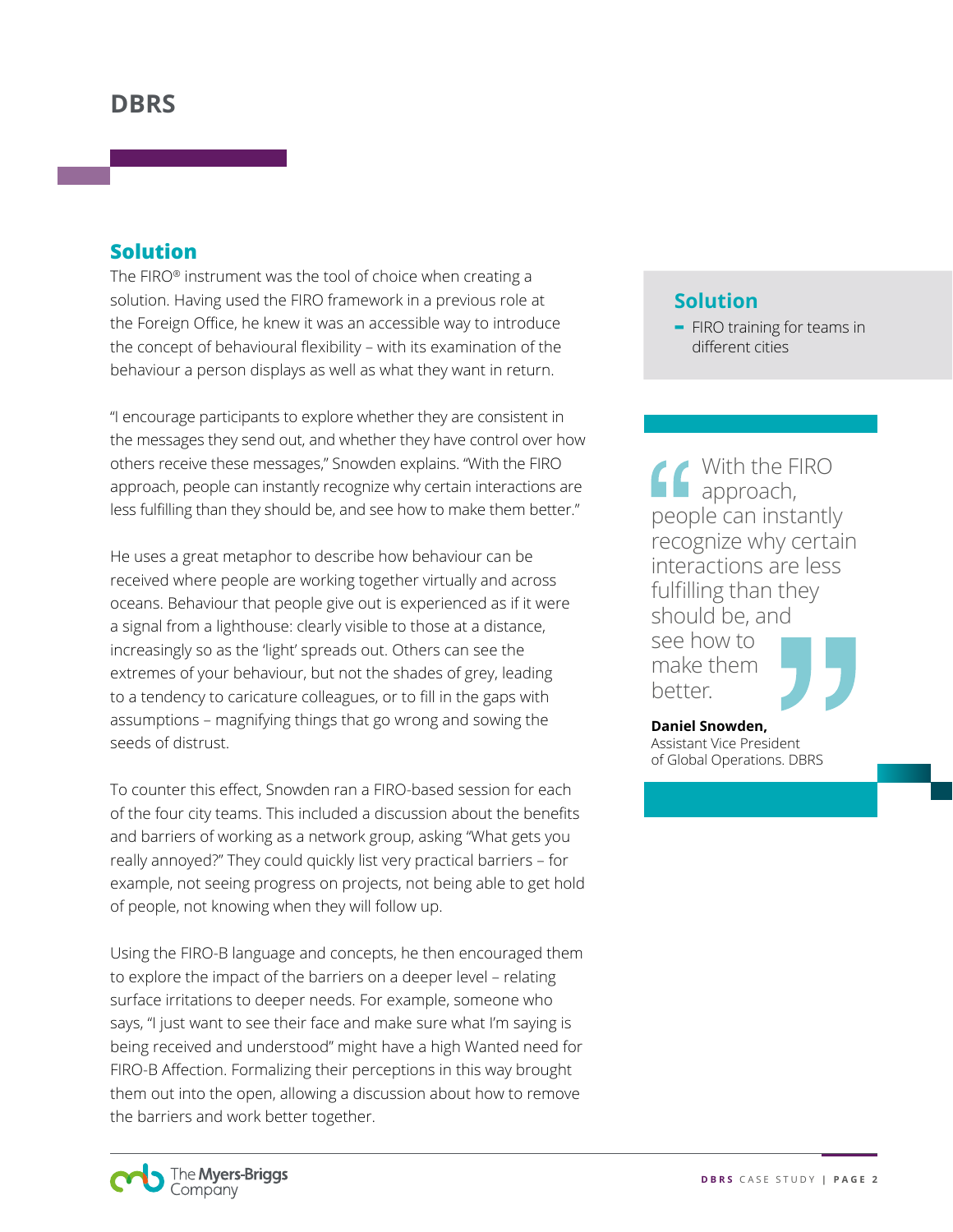# **DBRS**

Snowden also facilitated a discussion about how each team thought they were perceived by the wider organization. The FIRO information helped the participants plan greater efforts to build relationships outside their immediate team, for example through the use of FIRO-B Expressed Inclusion. Action plans were made that focused on practical things they could change to build better relationships.

#### **Results**

Snowden found that as well as addressing personality differences, the FIRO concepts helped the participants understand crosscultural issues. For example, the New York team were much more comfortable with showing emotion (Expressed Affection in FIRO-B terms). Conversely, the UK group were more formal (Expressed Control). This led the US team to see them as distant and detached, whilst the UK counterparts saw their US colleagues as cliquey, a result of the US team having strong personal bonds and a long history together. These revelations started open conversations about what people's real intentions were, beyond the stereotypes.

On the impact of the development, Snowden elaborates: "Usually, when you're imagining how others see you, you start from the inside out, and assume that people see your intention; but with others, you judge them by what comes out, without necessarily thinking about what they meant. The FIRO approach makes people see that others can't always see their intention, and that it's up to them to make sure their outgoing and desired behaviours are consistent."

Since the work, he says that people have learned how to flex, adapting their behaviour to get better results from working with others. There is more interaction across business units, and more proactive communication. Crucially, people now use the FIRO approach to actively bring their performance up to a level where they might be considered for promotion. "People have begun to recognize that there's an inherent value in reflecting on your own performance in a considered and long-term way."

## **Results**

- **-** In-depth understanding of team needs and different personalities
- **-** Better understanding of cross-cultural differences, leading to improved communications
- **-** Learning how to adapt behaviour to get better results from working interactions at work